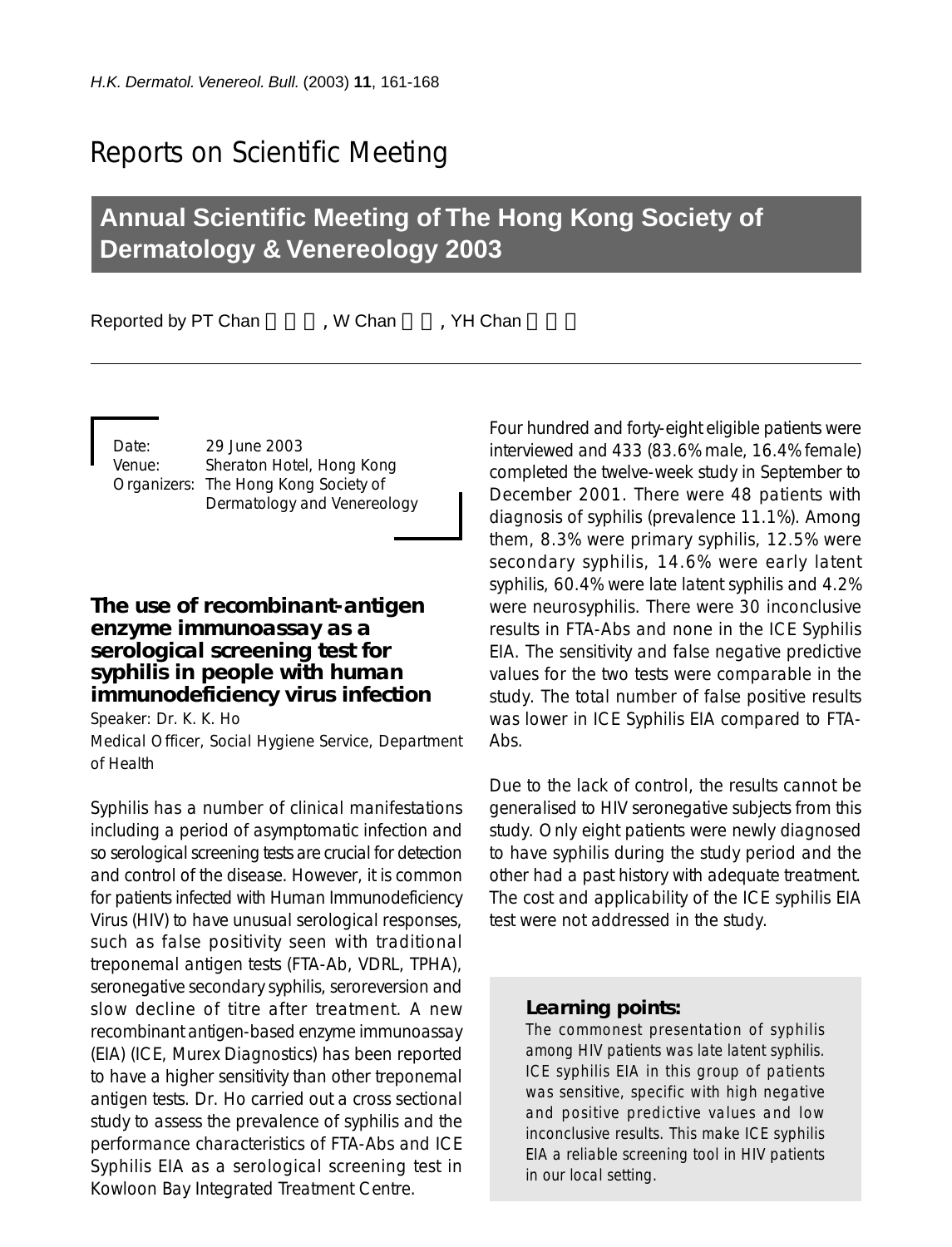## **Mycosis fungoides – a study of forty cases in Hong Kong**

Speaker: Dr. L. S. Ku Medical Officer, Social Hygiene Service, Department of Health

Mycosis fungoides (MF) is the commonest primary cutaneous T-cell lymphoma. In year 2001, the speaker performed a multi-clinic, 35-year retrospective study to determine the clinicopathological characteristics, treatment and outcomes of MF/Sezary Syndrome (SS) patients in Social Hygiene Service (SHS). All skin biopsy records and subsequently their case records (if applicable) from 1967 to July 2001 in all major SHS clinics were reviewed. Eventually 39 cases of MF and one SS were studied.

The male to female ratio was 2.1:1 and mean age at diagnosis was 56.4 years. There were on average 1.17 MF cases per 10,000 new skin cases per year in SHS from 1988 to 2000 and the estimated incidence of MF in Hong Kong (HK) was 0.44/100,000. The incidence in Hong Kong in this study was much lower than reported in the West and the mean age at diagnosis was younger, though the HK incidence in this study was likely to be an underestimation (even SHS is taking care of the majority of dermatology patients). Six patients had history of occupational exposure to petrochemical products and radioactive substances. The average duration from symptoms onset to diagnosis was 95.6 months. It took a mean of 1.48 skin biopsies and an average of 12.7 months to establish the diagnosis. Atypical lymphocytes were seen in 91.9% of the biopsies.

Fifty-five percent of the patients were staged with the TNM system. Among them 77.3% were Stage I, 4.5% Stage IIa, 4.5% Stage IIb, 9% Stage IVa and 4.5% Stage IVb. Twenty-eight patients were treated with PUVA and 18 (78.3%) achieved complete remission. Average maintenance PUVA therapy was 9.5 months only. The relapse rate was 66.7% and the mean duration of remission

was 19 months. The high relapse rate and shorter remission compared to the literature raised the issue of the need of a prolonged course of PUVA. Five patients received total skin electron beam therapy and the rate of complete remission was 40% and relapse rate was 100%. Progression rate in early stage was 9.9% but 42% in late stage. The overall all 5-year survival was 88% but 100% for Stage I.

#### *Learning points:*

*A high index of suspicion with earlier skin biopsies may lead to early diagnosis of MF. A more prolonged course of PUVA is indicated to achieve better clinical outcomes. A local registry of MF will be useful for standardisation of diagnosis, staging and treatment of MF and the causal role of occupation can be further verified.*

### **Oncogenic human papillomavirus infection – epidemiology and associated risk factors in local highrisk women**

Speaker: Dr. W. K. Tang Medical Officer, Social Hygiene Service, Department of Health

Certain human papillomavirus (HPV) types such as 16, 18, 31, 33, 52 and 58 possess malignant potential. The prevalence of these oncogenic HPV in patients with high-risk sexual behaviour or human immunodeficiency virus (HIV) has not been reported locally. The speaker carried out a cross sectional study in a HIV centre (Kowloon Bay Integrated Treatment Centre, Special Preventive Program, Department of Health) and two sexually transmitted diseases clinics (Yau Ma Tei and Yung Fung Shee Social Hygiene Clinics). All female attendees who fulfilled the inclusion criteria between March and September 2001 were recruited after consent.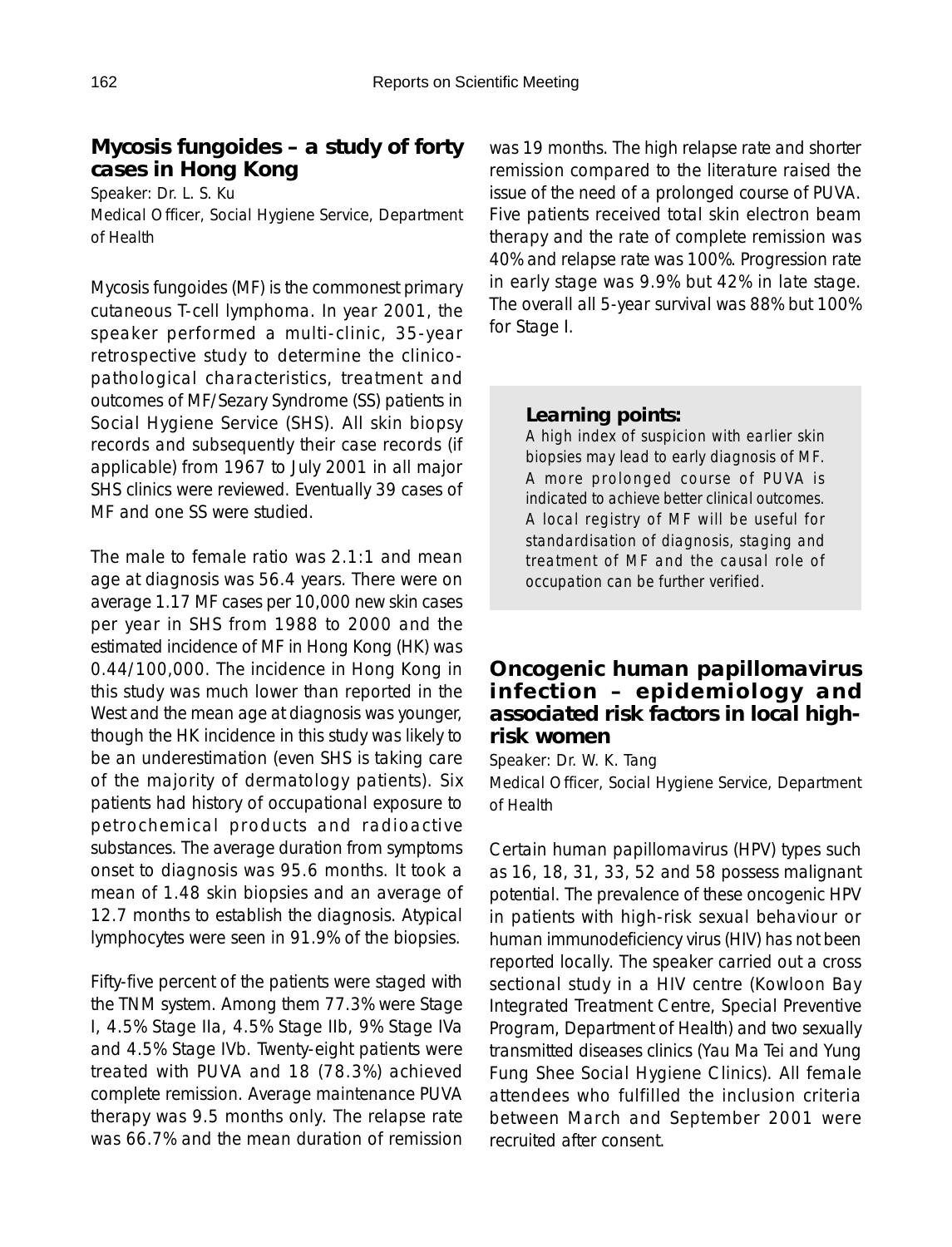Cervical smears were collected and interpreted by liquid-based method (ThinPrep) and tested for HPV by a combination of type specific polymerase chain reaction (PCR) for types 16, 18 and 58, and nucleotide sequencing techniques for the nested PCR products, followed by comparison of the sequences with the GenBank database for determination of the HPV type.

Two hundred and forty-five females were recruited with median age of 35. Forty women were HIV-1 positive. One hundred and seventeen women (48.3%) were diagnosed HPV positive (total 29 types different HPV were identified). Fifty-eight women (24%) had oncogenic HPV and types 16, 18, 52 were the commonest ones. Three patients had multiple infections. Among patients with oncogenic HPV, 33 (56.9%) had subclinical oncogenic HPV infection and 11 (19%) were coinfected with HIV-1. No low risk HPV was detected in HIV-1 positive patients. One hundred and ninety women (49% of total) had normal cervical cytology. Thirty-eight participants (15.5%) had cytological abnormalities including atypical squamous cells of undetermined significance (ASCUS) (4.9%), low-grade squamous intraepithelial lesion (9.8%) and high-grade squamous intraepithelial lesion (HSIL) (0.8%). There was no invasive cancer. Most (56.9%) of the oncogenic HPV detected were from subjects of normal cytology. But the speaker reminded us that all HSIL cases in this study were positive for oncogenic HPV. The prevalence of oncogenic HPV in the study group was 24% but higher among HIV positive women.

#### *Learning points:*

*HIV-1 positivity confers a higher risk for oncogenic HPV infection. HPV testing is potentially useful to triage HIV-1 patients with ASCUS for early colposcopic investigation. Education, behavioural modification and regular Paps smear are important in the prevention of cervical malignancy.*

## **Surgical management of cutaneous tumours**

Speaker: Dr E. C. K. Chan

Specialist in Plastic Surgery, Department of Surgery, Division of Plastic and Reconstructive Surgery, Prince of Wales Hospital

Skin is the largest organ in the body and cutaneous tumours are the commonest tumours encountered by clinicians. Eighty-six percent of basal cell carcinoma (BCC) and 66% of squamous cell carcinoma (SCC) are located in the head and neck region and there are enormous numbers of cutaneous tumours that are to be removed due to cosmetic and personal reasons.

A skin biopsy is required to confirm or disprove a clinical diagnosis. It should be made at the most developed and untreated area and common methods include shave, punch, incisional and excisional biopsies.

The extent of surgical excision of a skin tumour depends on the size, shape, site, location and whether it is primary or recurrent. For primary BCC, a 4 mm margin gives 98% clearance (tumours <2 cm in diameter) but for recurrent BCC, 5 to 10 mm margin gives a five-year cure rate of 83%. The deep margin should include the superficial or mid-subcutaneous fat.

For well differentiated SCC at low risk sites, not involving the fat, a 4 mm margin is adequate but for a poorly differentiated SCC with diameter less than 2 cm at low risk site or more than 1 cm at high risk sites, a 6 mm margin is adequate. The deep margin should include the subcutaneous layer.

For melanoma in-situ or malignant melanoma with thickness less than 1 mm, a 2.5 mm margin will result in a five-year survival of 95 to 100%. For tumours between 1 to 2 mm, a 1 to 2 cm margin gives a five-year survival rate of 80 to 96%. A margin of 2 to 3 cm is required for tumours between 2 to 4 mm in order to achieve a five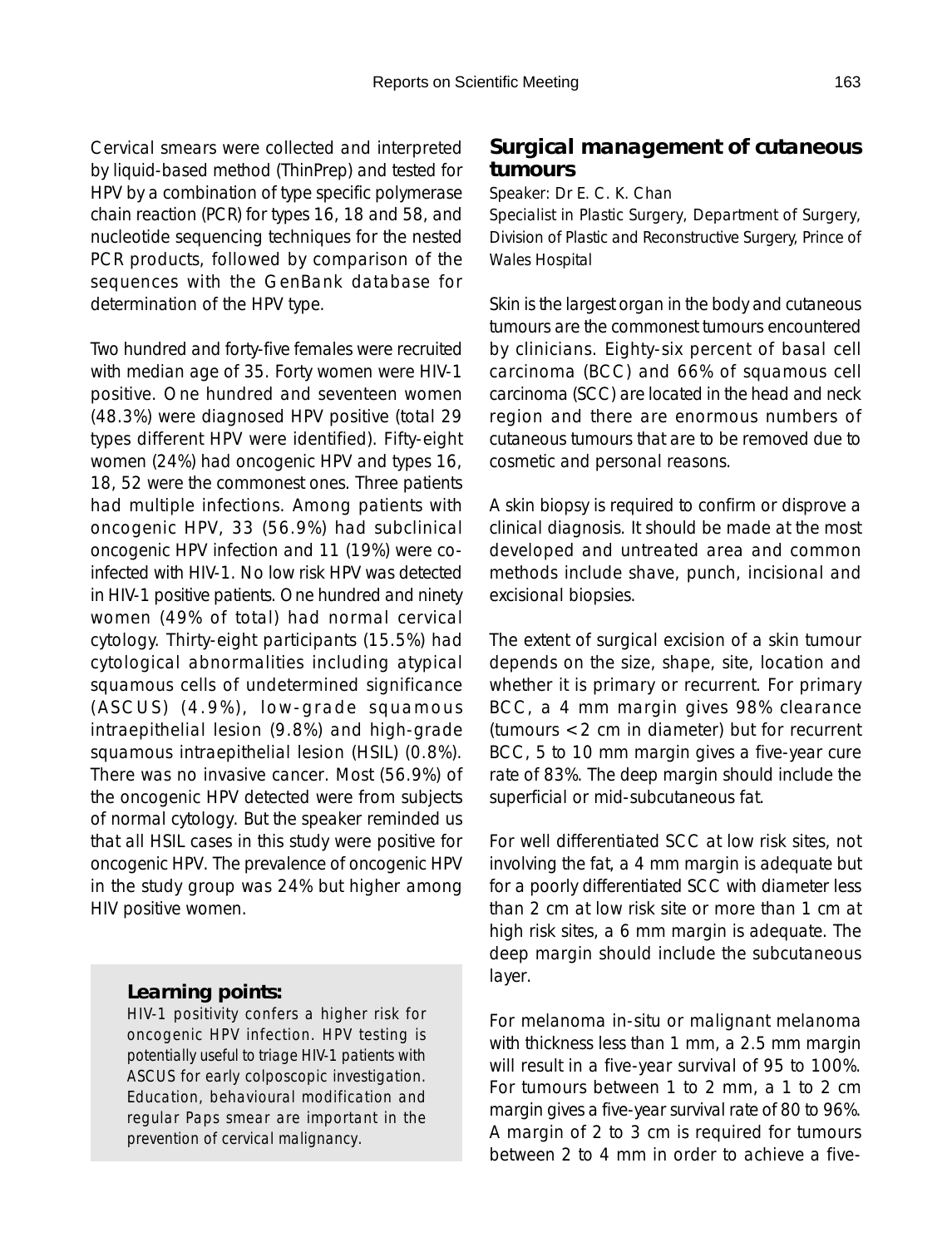year survival rate of 60 to 75% and for tumours more than 4 mm in diameter, a margin of 2 to 3 cm is required to achieve 50% five-year survival. Deep margin should be down to but not including the muscle fascia and for lesions on the scalp, it should be down to the subgaleal plane.

Undermining is a technique for reducing closure tension. It should be done at the level of subdermal fat on the face, at the level of subcutaneous fat on the trunk and at the level of subgaleal layer on the scalp. Closures with sutures at the dermal and subcutaneous layers also reduce closure tension for better cosmetic results and facilitate earlier suture removal.

Skin grafts can be divided into full thickness grafts and partial thickness grafts. Partial thickness grafts have better success take rate which is important in large area grafting, whilst full thickness grafts have better pigmentation match, textural match and graft function giving an overall better aesthetic outcome.

A flap is a tissue structure that contains its own intra-vascular circulation and is transferred (versus a graft which depends on circulation of the recipient site). A flap can be divided into random pattern flap (with blood supply from the edges) and axial pattern flap (with its own anatomically identifiable blood supply). Axial pattern flaps include cutaneous, fascio-cutaneous and musculocutaneous flaps. A local flap is a flap that obtained from an area near the lesion with similar texture and skin colour. Examples include: rotation flaps after removal of facial skin tumours especially those over the side of scalp where a skin graft will result in a completely hairless area. Axial pattern flap has its own blood supply and can survive even if it bears cartilage or bone. Large BCC on the nose may be excised followed by reconstruction with a naso-labial flap on a cartilage graft from ear. Similarly, radiation induced sarcoma on chest wall can be repaired by a Gortex graft covered by a distant flap with subcutaneous fat. A free flap is

a skin flap obtained from one part of the body such as the arm and is then transferred to somewhere else. After removal of the free flap, the arm survives with the ulnar artery and ulnar arch.

In patients with large congenital melanocytic naevus on the scalp, a tissue expander is sometimes used before surgery to ensure sufficient tissue remains after excision for wound closure.

Skin graft cannot be used to repair a tissue defect after tumour removal on weight bearing areas of the sole as continuous friction causes graft breakdown. The Y-to-V flap can repair such difficult cases using skin from the insole with its own blood supply.

#### *Learning points:*

*Plastic surgery plays an important role in the diagnosis and treatment of skin tumours. With the use of various special techniques such as undermining, tissue expander and axial pattern skin flap, better aesthetic and functional outcomes can be achieved.*

## **Activating smoothened mutations in sporadic basal cell carcinoma**

Speaker: Dr. C. W. Lam Associate Professor, Department of Chemical Pathology, Prince of Wales Hospital

Sporadic basal cell carcinomas (BCCs) are the commonest form of skin cancer in fair-skinned adults with over a million cases a year worldwide. However, the molecular mechanisms underlying the development of sporadic BCCs remained unknown.

Basal cell nevus syndrome (BCNS) is an autosomal dominant disease characterised by the presence of multiple BCCs, odontogenic keratocysts,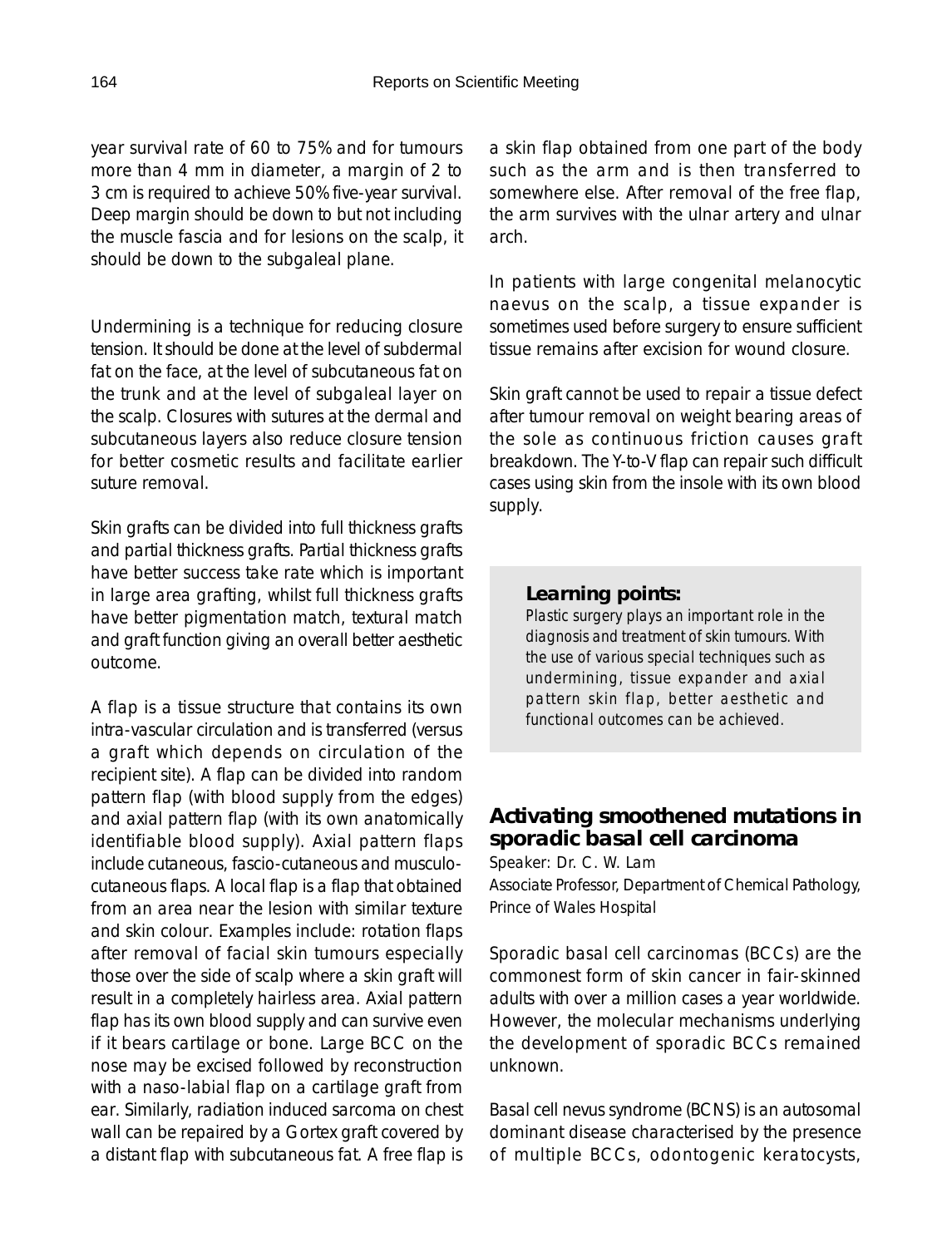palmoplantar pits, calcification in the falx cerebri and associated with other carcinomas such as childhood medulloblastoma. It is caused by mutational inactivation of the PATCHED gene (PTCH). PTCH is the human homologue of the Drosophila segment polarity gene, patched (Ptc), which encodes a putative twelve-span transmembrane receptor protein for the secreted molecule, Sonic hedgehog (Shh). In the absence of Shh signal, Ptc represses the constitutive signalling activity of the smoothened gene (SMO), by forming a Ptc.SMO complex. Mutational inactivation of PTCH results in the failure of PTCH to inhibit SMO, leading to constitutive activity of the Shh signalling pathway.

To investigate the molecular basis of BCNS in Chinese, the speaker performed mutational analyses of PTCH gene in four BCNS families by a sensitive mutation detection method using denaturing high performance liquid chromatography (DHPLC). Results show that mutational inactivation of the PTCH gene causes BCNS in Chinese. Two insertion and one deletion mutations affecting coding sequence and one deletion mutation affecting a splicing site were identified. All the mutations cause a shift in the open reading frames and lead to premature termination of PTCH protein translation.

DHPLC can be completed in six minutes. By mixing the patient's DNA with the wild type DNA, heteroduplex and homoduplex DNA can be obtained. In the presence of mutation, more than two peaks will be seen. This can help to identify the exon bearing the mutation. Nucleotide sequencing can then be performed using the automated DNA sequencer to delineate the mutation.

The human SMO gene is composed of twelve exons within 24 kb of genomic DNA and has been mapped to chromosome 7q31-32 by in-situ hybridisation. It codes for a protein that consists of 787 amino acids and is a seven-span transmembrane protein.

Two SMO gene mutations have been found in sporadic BCCs. One, at base pair 1604 (G-to-T transversion) of exon 9 (numbering according to Genbank accession number U84401) and this mutation changes codon 535 from tryptophan to leucine, whilst the other, at base pair 1685 (Gto-A transition) of exon 10 and such mutation changes codon 562 from arginine to glutamine.

The evidence that these mutations cause cancer can be provided by DNA transfection in mouse. If mutated SMO gene is transfected, transformation will occur which result in tumour formation whilst mouse transfected with wild type SMO gene will not have transformation.

In order to determine the frequency and genotypephenotype correlation of the two SMO mutations in our sporadic BCCs, these two mutations were screened by restriction analysis and direct sequencing.

A total of 97 formalin-fixed paraffin-embedded BCCs (72 nodular, 16 infiltrative, 4 micronodular, 5 superficial spreading) from 97 patients were obtained from the Department of Anatomical and Cellular Pathology, Prince of Wales Hospital; Department of Pathology, Princess Margaret Hospital and Department of Pathology, United Christian Hospital. Polymerase chain reaction (PCR) was performed with SMO gene primers to amplify the target DNA sequence. For exon 9, the PCR products of the wild-type allele contain two BstN1 restriction sites while the  $1604G \rightarrow T$ transversion abolishes one site and results in an extra fragment of size 42 bp larger than that from the wild-type. For exon 10, the mutation 1685  $G\rightarrow A$  transition, abolishes the only AlwI restriction site in the PCR products. Direct sequencing of the PCR products was performed using a terminator cycle sequencing kit and an automated DNA sequencer The  $1604G \rightarrow T$  mutation, identified by BstN1 restriction analysis, was detected in 20 out of 97 (20.6%) sporadic BCCs. Fourteen out of a total of 72 nodular (19.4%), Five out of a total of 16 infiltrative (31.3%), and one out of a total of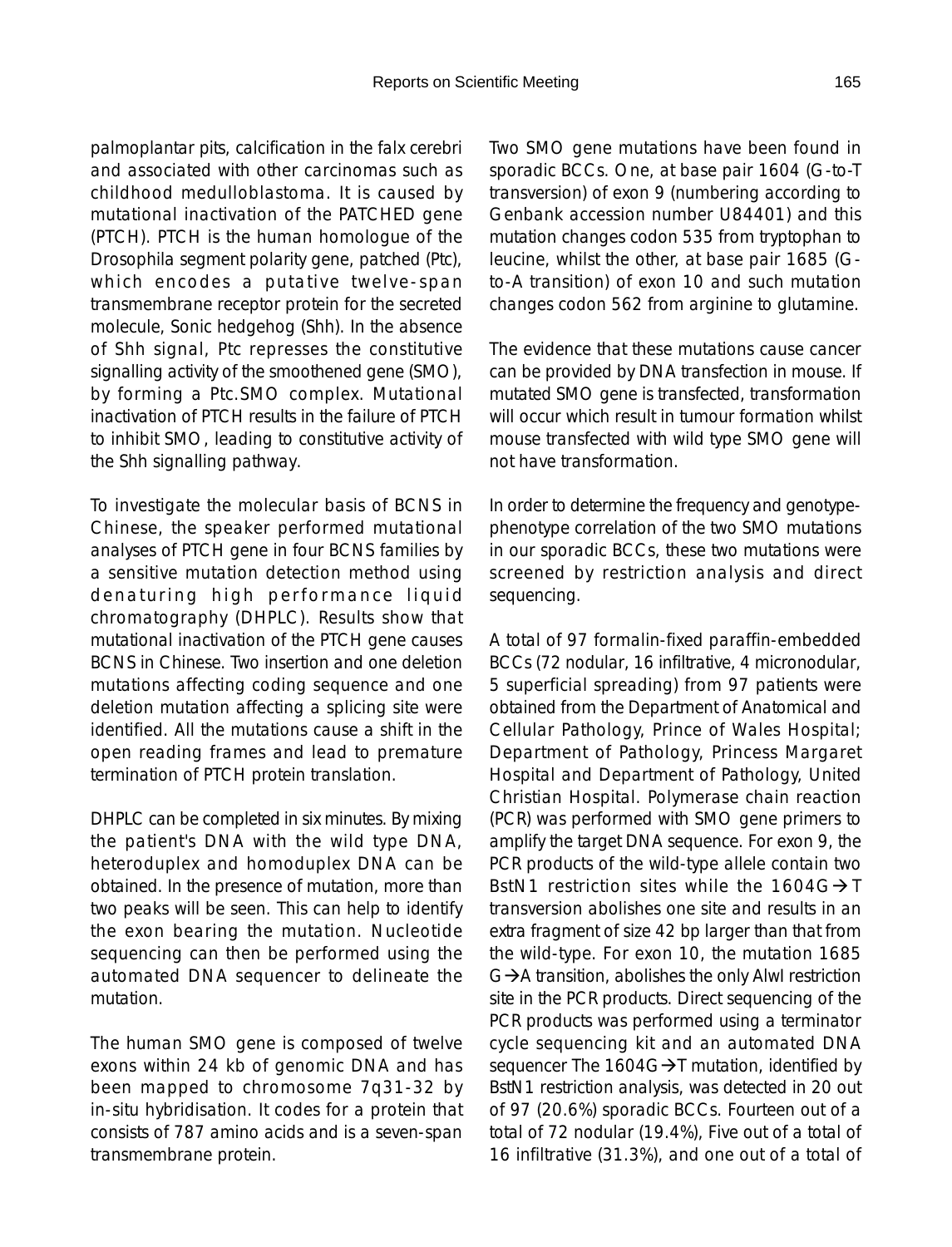five superficial spreading (20%) whilst the 1685  $G \rightarrow A$  mutation, identified by AlwI restriction analysis, was not detected in any of the BCCs, indicating that this SMO mutation is not a common one in the samples.

In conclusion, the high prevalence of the 1604 G $\rightarrow$ T transversion in the speaker's samples indicates that this mutation is important in the carcinogenesis of BCCs in Hong Kong, and may be a mutational hot spot for the human SMO gene.

Another objective of this study was to determine whether SMO is also involved in the carcinogenesis of medulloblastomas. Fresh frozen tissues from 21 sporadic medulloblastomas from 21 patients were obtained from the Department of Anatomical and Cellular Pathology, Prince of Wales Hospital and these medulloblastoma samples were screened for two SMO mutations by restriction analysis. Finally, the  $1604G \rightarrow T$  mutation was found in one out of 21 medulloblastomas and this sample come from a three-year-old boy with classical midline cerebellar medulloblastoma, desmoplastic variant. In conclusions, the finding of the 1604G $\rightarrow$ T mutation in medulloblastomas suggests that the sonic hedgehog-patchedsmoothened signalling pathway also plays an important role in the carcinogenesis of this tumour. In view of these findings, some pharmaceutical companies in the United States are trying to develop blockers that can block this pathway in order to shrink the tumour and eliminate the need for surgical intervention.

### *Learning points:*

*With the use of restriction analysis and nucleotide sequencing, activated smoothened mutations are found to play an important role in the pathogenesis of sporadic basal cell carcinoma and medulloblastoma.*

# **Diagnosis and treatment of primary cutaneous lymphoma in Chinese**

Speaker: Dr. W. Y. Au Associate Consultant, Department of Medicine, Queen Mary Hospital

Skin is the largest organ in the body. Lymphocytes and antigen presenting cells are an integral part of skin defense mechanism. T-lymphocytes in the skin are not static as they recirculate into the lymphatic and blood stream. Homing to skin of T-lymphocytes is possible through receptors such as cutaneous lymphocyte antigen. Primary cutaneous lymphoma accounts for 4.1% of all lymphoma cases in the Queen Mary Hospital.

Most of the primary cutaneous lymphomas are T or NK cell lymphomas. The reverse is true for systemic lymphomas in which B cell lymphomas are more common. Lymphomas are different from reactive lymphoid infiltrates in being clonal, proliferative and destructive if left untreated. Clonality can be assessed by T cell receptor polymerase chain reaction studies. Surface antigens on lymphocytes can be used for classification of lineage such as CD20 in B cell lymphomas and loss of CD7 in mycosis fungoides. The diagnosis of malignant lymphoma is also suggested by an abnormal kappa to lambda ratio in B cell lymphomas or an abnormal CD4/CD8 ratio in T cell lymphomas. The classification of lymphomas is heterogeneous and is ever evolving. The World Health Organization classification is developed in the perspective of oncologists and pathologists whereas the system of the European Organization for Research and Treatment of Cancer is developed in the perspective of dermatologists.

Mycosis fungoides is derived from CD4 + helper/ memory epidermotropic T cells. Early stage disease responds to local treatment like steroids, retinoids and phototherapy. As the disease progresses, electron beam therapy may be used. The survival benefit of new agents such as bexarotene and denileukin diftitox remains to be established.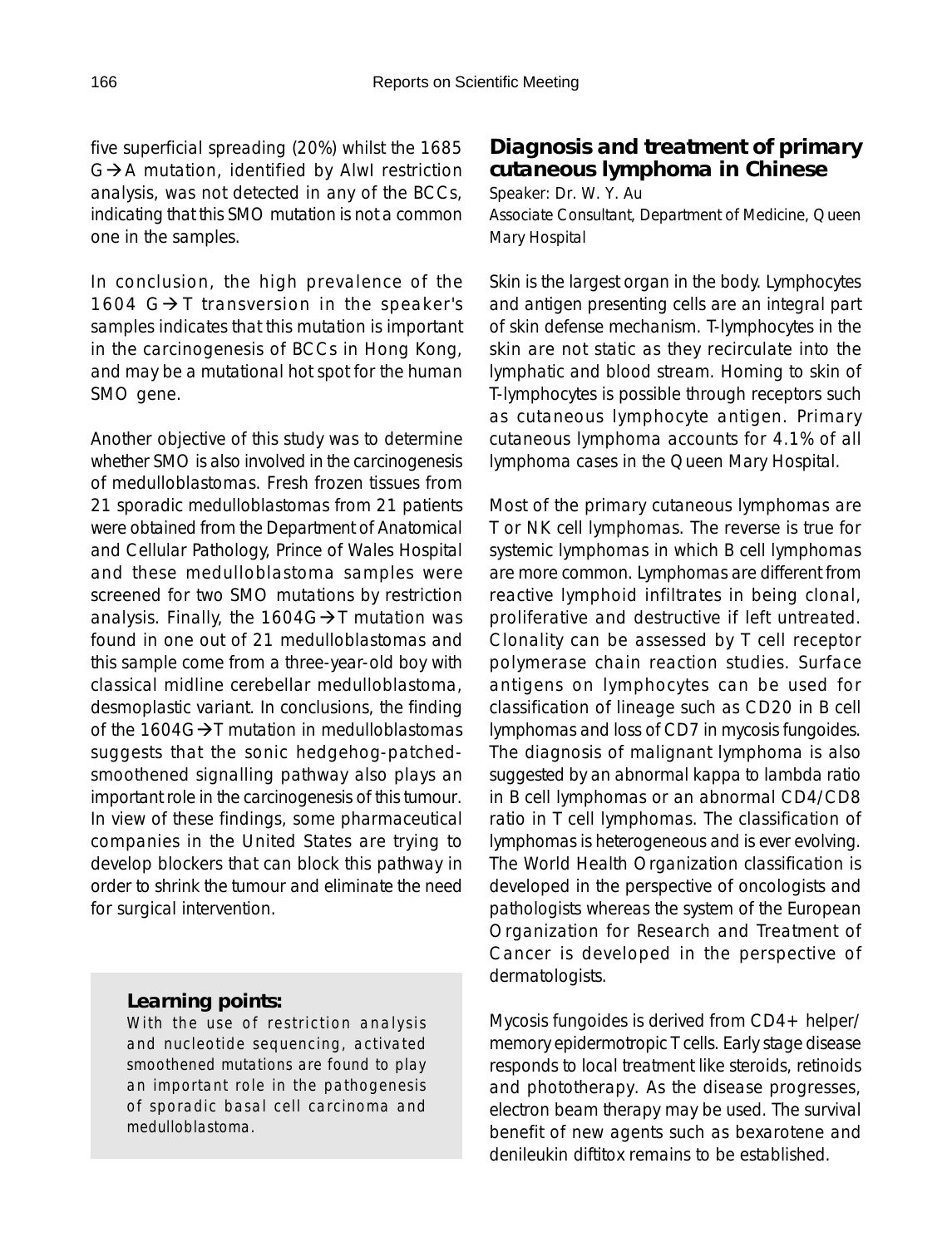Primary cutaneous CD 30-T cell lymphoma usually presents as cutaneous nodules. It responds favourably to chemotherapy with a five-year survival of above 90%. Lymphomatoid papulosis presents with recurrent and self-limiting papules. Some cases of lymphomatoid papulosis can progress to CD30-T cell lymphomas or other lymphomas (including Hodgkin and B cell lymphoma).

Nasal-type NK/T cell lymphoma primarily occurs in the oriental population. The nose is preferentially affected and skin is the next common site. Necrotic angioinvasive lesions are common presenting features. Expression of Epstein Barr Virus (EBV) encoded small nuclear RNA (EBER) is often present and circulating EBV DNA can be used for monitoring disease progress. The prognosis of disseminated disease is poor and bone marrow transplant may be tried.

Subcutaneous panniculitic T cell lymphoma is rare. It presents with subcutaneous inflammatory nodules and systemic symptoms. Fludarabine has been used successfully but the fat atrophy can be permanent.

B cell cutaneous lymphoma is rare. Light chain restriction and demonstration of clonal IgH rearrangement confirms disease. Primary cutaneous B cell lymphoma is rare as compared to that of T cell counterpart. Careful staging procedures are necessary to rule out systemic involvement.

New therapies for lymphomas are discussed. The first one is antibody directed to the surface antigens of lymphoma cells. A number of antibodies directed to different surface antigens of lymphoma cells can be used. There is no cross toxicity and the effect is synergistic. Antibody can be used alone to mediate antibody dependent cellular cytotoxicity, or it can be tagged with toxin or radioactive isotope in mediating tumour cell killing. Differentiating agents like bexarotene (retinoic acid X receptor retinoid) and arsenic trioxide has also

been used. Bexarotene has been approved for treatment of cutaneous T cell lymphoma. Nucleoside analog such as fludarabine is another treatment option. It has been used successfully in subcutaneous panniculitic T cell lymphoma. Antisense obligonucleotides are in development and they mediate cellular killing through their effects on signal transduction. Immunotherapies like bone marrow transplant or tumour vaccine are also potential options in lymphoma treatment.

#### *Learning points:*

*Most primary cutaneous lymphomas belong to T cell lineage. Careful staging examinations are required for newly diagnosed cutaneous B cell lymphomas to rule out systemic involvement.*

### **The role of radiotherapy in the management of skin cancer**

Speaker: Dr. W. M. Sze

Senior Medical Officer, Department of Clinical Oncology, Pamela Youde Nethersole Eastern Hospital

Skin cancer has a lower incidence in our population as compared with the western countries. In Hong Kong, it accounted for 2.6% of all new cancer cases and 0.4% of cancer deaths in 1999. There are different types of skin cancers arising from various structures of skin. Radiotherapy acts by inducing deoxyribonucleic acid damage. Different types of skin cancers have their own susceptibility to radiotherapy, with lymphomas being most sensitive and melanoma and sarcoma being less radiosensitive. Common primary skin cancers such as basal cell carcinoma (BCC) and squamous cell carcinoma have intermediate radiosensitivity. For radiosensitive tumours, radiotherapy is an effective local therapy whereas for less radiosensitive tumours, radiotherapy can be used as an adjuvant or for palliative purposes.